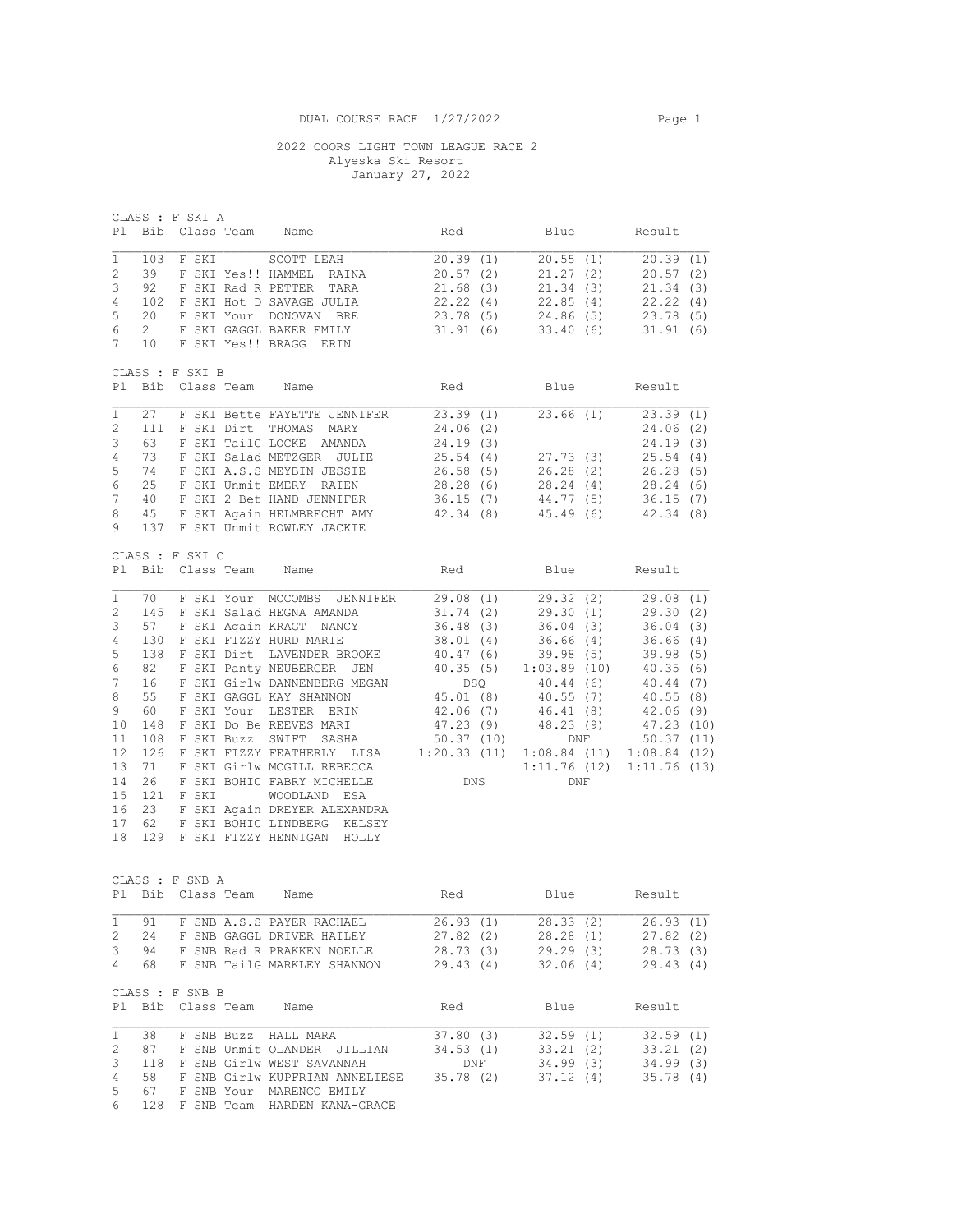|              | CLASS : F SNB C  |           |       |                                                                     |                                                                                                                      |                       |                        |                         |                     |  |
|--------------|------------------|-----------|-------|---------------------------------------------------------------------|----------------------------------------------------------------------------------------------------------------------|-----------------------|------------------------|-------------------------|---------------------|--|
| Pl           |                  |           |       | Bib Class Team Name                                                 | Red                                                                                                                  |                       |                        |                         | Blue Result         |  |
| 1            | 8                |           |       | F SNB Your BENNETT RILEY DNF 40.68 (1) 40.68 (1)                    |                                                                                                                      |                       |                        |                         |                     |  |
| 2            | 37               |           |       | F SNB Do Be HAINES KALEEN                                           | 48.09 (3)                                                                                                            |                       | 45.17 (2)              |                         | 45.17 (2)           |  |
| 3            |                  |           |       | 115 F SNB TEAM WEINSTEIN THEADORA                                   | 45.18 (1)                                                                                                            |                       | 46.60(3)               |                         | 45.18 (3)           |  |
| 4            |                  | 132 F SNB |       | MILES LISA                                                          | 46.90 (2)                                                                                                            |                       | DNF                    |                         | 46.90(4)            |  |
| 5            | 136              |           |       | F SNB Dirt TKATCH ZOE                                               |                                                                                                                      | 59.05 (4) 59.81 (4)   |                        |                         | 59.05(5)            |  |
| 6            | 47               |           |       | F SNB Team HOFSTAD ERIN                                             |                                                                                                                      |                       |                        |                         |                     |  |
| 7            |                  |           |       | 149 F SNB Ragdo MCCLELLAND MEGHAN                                   |                                                                                                                      |                       |                        |                         |                     |  |
|              |                  |           |       |                                                                     |                                                                                                                      |                       |                        |                         |                     |  |
|              | CLASS : F TELE B |           |       |                                                                     |                                                                                                                      |                       |                        |                         |                     |  |
| Pl           |                  |           |       | Bib Class Team Name                                                 | Red                                                                                                                  |                       |                        | Blue                    | Result              |  |
|              |                  |           |       |                                                                     |                                                                                                                      |                       |                        |                         |                     |  |
| 1            |                  |           |       | 51 F TEL Rad R HUTCHINS JANEEN                                      | 38.31 (2) 32.58 (1) 32.58 (1)                                                                                        |                       |                        |                         |                     |  |
| 2            |                  |           |       | 105 F TEL Hot D SPIELMAN ROBIN                                      | 37.95 (1) 34.86 (2) 34.86 (2)                                                                                        |                       |                        |                         |                     |  |
| 3<br>4       |                  | 135 F TEL |       | 101 F TEL Girlw SAMLOWSKI HANNAH                                    |                                                                                                                      |                       |                        | 58.77 (3)               | 58.77 (3)           |  |
|              |                  |           |       | SULLO POLARIS                                                       |                                                                                                                      |                       |                        |                         |                     |  |
|              | CLASS : M MONO A |           |       |                                                                     |                                                                                                                      |                       |                        |                         |                     |  |
| Pl           |                  |           |       | Bib Class Team Name                                                 | Red                                                                                                                  |                       |                        |                         | Blue Result         |  |
|              |                  |           |       |                                                                     |                                                                                                                      |                       |                        |                         |                     |  |
| $\mathbf{1}$ |                  |           |       | 6 M MON 2 Bet BAXTER CHRISTOPHER 32.55 (1) 36.00 (1) 32.55 (1)      |                                                                                                                      |                       |                        |                         |                     |  |
| $2^{\circ}$  |                  |           |       | 106 M MON GAGGL STAFFORD GREG                                       |                                                                                                                      |                       |                        |                         |                     |  |
|              |                  |           |       |                                                                     |                                                                                                                      |                       |                        |                         |                     |  |
|              |                  |           |       |                                                                     |                                                                                                                      |                       |                        |                         |                     |  |
|              | CLASS : M SKI A  |           |       |                                                                     |                                                                                                                      |                       |                        |                         |                     |  |
| Pl.          |                  |           |       | Bib Class Team Name                                                 | Red                                                                                                                  |                       |                        |                         | Blue Result         |  |
|              |                  |           |       |                                                                     |                                                                                                                      |                       |                        |                         |                     |  |
| $\mathbf{1}$ | 65               |           |       | M SKI Buzz LYNCH CONOR                                              | 19.12(1)                                                                                                             |                       |                        |                         | 19.69 (1) 19.12 (1) |  |
| 2            | 13               |           |       | M SKI Hot D CAIN KORY                                               | 20.63(3)                                                                                                             |                       |                        | 20.35(2)                | 20.35(2)            |  |
| 3            | 69               |           |       | M SKI Yes!! MAURY IAN                                               | 20.58(2)                                                                                                             |                       |                        | 20.95(3)                | 20.58(3)            |  |
| 4            | 141              | M SKI     |       | MURDOUGH TROY                                                       | 20.90(4)                                                                                                             |                       | 21.12(4)               |                         | 20.90(4)            |  |
| 5            | 59               |           |       | M SKI Do Be LEESE MICHAEL                                           | 21.71(6)                                                                                                             |                       |                        | 21.26(5)                | 21.26(5)            |  |
| 6            | 48               |           |       | M SKI Do Be HOLLAND SEAN                                            | 21.34(5)                                                                                                             |                       | 21.44 (6)              |                         | 21.34(6)            |  |
| 7            | 100              |           |       | M SKI Panty SALDANHA STEFAN                                         |                                                                                                                      | $22.21(7)$ $22.44(7)$ |                        |                         | 22.21(7)            |  |
| 8            | 28               |           |       | M SKI Panty FLECKENSTEIN ROBE                                       | DNF                                                                                                                  |                       | DNF                    |                         |                     |  |
| 9            | 17               |           | M SKI | DAVIS MATTHEW                                                       |                                                                                                                      |                       |                        |                         |                     |  |
| 10           | 120              | M SKI     |       | WOODLAND SCOTT                                                      |                                                                                                                      |                       |                        |                         |                     |  |
| 11           | 33               |           |       | M SKI 2 Bet GILROY MICHAEL                                          |                                                                                                                      |                       |                        |                         |                     |  |
| 12           | 46               |           |       | M SKI Again HIGGINS SEAN                                            |                                                                                                                      |                       |                        |                         |                     |  |
| 13           |                  |           |       | 109 M SKI Yes!! TASKER TIGER                                        |                                                                                                                      |                       |                        |                         |                     |  |
|              | CLASS : M SKI B  |           |       |                                                                     |                                                                                                                      |                       |                        |                         |                     |  |
| P1           |                  |           |       | Bib Class Team Name                                                 | Red                                                                                                                  |                       |                        |                         | Blue Result         |  |
|              |                  |           |       |                                                                     |                                                                                                                      |                       |                        |                         |                     |  |
| 1            |                  |           |       | 76 M SKI Buzz MORGAN PAT                                            |                                                                                                                      |                       |                        |                         |                     |  |
| 2            | 22               |           | M SKI | DOWLING TRISTAN                                                     | $\begin{array}{cccc} 21.32 & (1) & 21.96 & (2) & 21.32 & (1) \\ 21.60 & (2) & 22.40 & (5) & 21.60 & (2) \end{array}$ |                       |                        |                         |                     |  |
| 3            | 113              |           |       | M SKI Dirt WASHBURN CHAD                                            | 22.05(4)                                                                                                             |                       | 21.63(1)               |                         | 21.63(3)            |  |
|              |                  |           |       | 4 116 M SKI TailG WELLMAN TAD                                       | 21.73(3)                                                                                                             |                       | 22.78 (6)              |                         | 21.73(4)            |  |
| 5            | 110              |           |       | M SKI Dirt THOMAS JUSTIN                                            | 22.06(5)                                                                                                             |                       | 22.12(3)               |                         | 22.06(5)            |  |
| 6            | 50               |           |       | M SKI Do Be HUGHES CHRIS                                            | 22.60(6)                                                                                                             |                       | 22.18 (4)              |                         | 22.18(6)            |  |
| 7            | 146              |           |       | M SKI Ragdo VADLA BRETT                                             | 22.61(7)                                                                                                             |                       | 22.84 (8)<br>22.83 (7) |                         | 22.61(7)            |  |
| 8            | 81               |           |       | M SKI Do Be NAPOLITANO BEN                                          | 22.85(8)                                                                                                             |                       |                        |                         | 22.83(8)            |  |
| 9            | 15               |           |       | M SKI Your COSPER BEN                                               | 23.34(9)                                                                                                             |                       |                        | 23.42 (9)<br>23.94 (11) | 23.34(9)            |  |
| 10           | 5                |           |       | M SKI Bette BARNES BRANDON                                          | 23.70 (10)                                                                                                           |                       |                        |                         | 23.70 (10)          |  |
| 11           | 35               |           |       | M SKI GARRE GRENIER GARRETT                                         | 24.41 (13) 23.77 (10)<br>24.20 (11) 24.56 (12)                                                                       |                       |                        |                         | 23.77(11)           |  |
| 12           | 11               |           |       | M SKI Hot D BRITTON SKYLER                                          |                                                                                                                      |                       |                        |                         | 24.20 (12)          |  |
| 13           | 31               |           |       |                                                                     | 24.26 (12) 24.87 (14)<br>24.44 (14) 24.69 (13)                                                                       |                       |                        |                         | 24.26 (13)          |  |
| 14           | 12 <sup>°</sup>  |           |       | A SKI Buzz BUE THOMAS<br>M SKI Buzz BUE THOMAS<br>M SKI Team Willer |                                                                                                                      |                       |                        |                         | 24.44 (14)          |  |
| 15           | 150              |           |       | M SKI Team WINGLER AUSTEN                                           | 25.28 (15) 28.54 (16) 25.28 (15)<br>27.23 (16) 26.46 (15) 26.46 (16)                                                 |                       |                        |                         |                     |  |
| 16           | 140              |           |       | M SKI Bette COLLINS SHANE                                           |                                                                                                                      |                       |                        |                         |                     |  |
| 17           | 72               |           |       | M SKI 2 Bet MCLAUGHLIN KARL                                         |                                                                                                                      |                       |                        |                         |                     |  |
| 18           | 36               |           |       | M SKI Salad HAINES NATHAN                                           |                                                                                                                      |                       |                        |                         |                     |  |
| 19           | 32               |           |       | M SKI Again GIBSON ZACHARY                                          |                                                                                                                      |                       |                        |                         |                     |  |
| 20<br>21     |                  |           |       | 122 M SKI Ragdo WRIGHT MAXWELL                                      |                                                                                                                      |                       |                        |                         |                     |  |
|              | 7                |           |       | M SKI BOHIC BEACH CODY                                              |                                                                                                                      |                       |                        |                         |                     |  |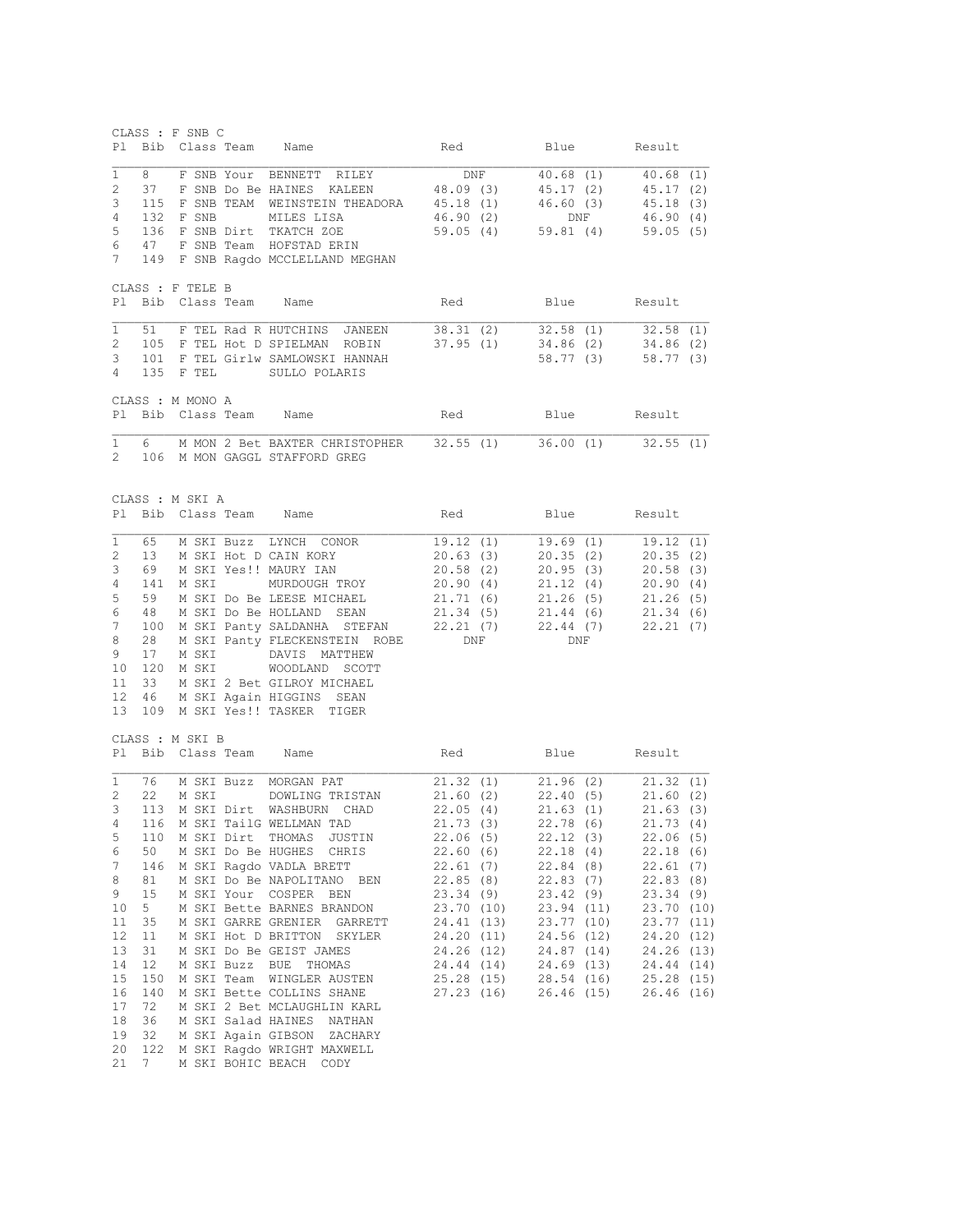|                | CLASS : M SKI C |                |  |                               |           |           |           |  |          |  |
|----------------|-----------------|----------------|--|-------------------------------|-----------|-----------|-----------|--|----------|--|
| PI.            |                 | Bib Class Team |  | Name                          | Red       |           | Blue      |  | Result   |  |
|                | 123             |                |  | M SKI 2 Bet YOUNG EVAN        | 24.30(1)  |           | 25.97(1)  |  | 24.30(1) |  |
| $\mathfrak{D}$ | 56              |                |  | M SKI Bette KOMPKOFF GABRIEL  | 25.39(2)  |           | 26.98(3)  |  | 25.39(2) |  |
| 3              | 84              |                |  | M SKI 2 Bet NIGH JAMES        | 26.56(3)  |           | 26.75(2)  |  | 26.56(3) |  |
| 4              | 88              |                |  | M SKT TEAM OLSEN KYLE         | 33.57(5)  |           | 29.13(4)  |  | 29.13(4) |  |
| .5             | 99              |                |  | M SKI Salad RITCHIE THOMAS    | 30.59(4)  |           | 30.35(5)  |  | 30.35(5) |  |
| 6              | 142             |                |  | M SKI Girlw ROBINSON MARTIN   | 36.66(7)  |           | 32.58(6)  |  | 32.58(6) |  |
| 7              | 18              |                |  | M SKI Hot D DEITSCH BEN       |           | 36.53 (6) | 34.08 (7) |  | 34.08(7) |  |
| 8              | 2.1             |                |  | M SKI Panty DOUGHERTY BRENDAN | 41.66 (8) |           | 40.14(8)  |  | 40.14(8) |  |
| 9              | 80              |                |  | M SKI A.S.S MYERS KEITH       |           |           |           |  |          |  |
| 1 O            | $\overline{1}$  |                |  | M SKI BOHIC ANDERSON MASON    |           |           |           |  |          |  |
|                |                 |                |  |                               |           |           |           |  |          |  |

CLASS : M SNB A

|               |               | Pl Bib Class Team | Name                         | Red      | Blue     | Result   |
|---------------|---------------|-------------------|------------------------------|----------|----------|----------|
| $\mathbf{1}$  | 143           |                   | M SNB Raqdo DANA MAX         | 23.83(1) | 24.66(1) | 23.83(1) |
| 2             | 49            |                   | M SNB Salad HOLZER LANDON    | 28.46(6) | 25.62(2) | 25.62(2) |
| $\mathcal{B}$ | 34            |                   | M SNB Team GOLDBERG MARK     | 25.82(2) | 26.55(5) | 25.82(3) |
| $4 \quad$     | 43            |                   | M SNB A.S.S HAWKINS PHIL     | 25.88(3) | 26.16(3) | 25.88(4) |
| $5 -$         | 98            |                   | M SNB Oueen RHUE MICHAEL     | 27.03(5) | 26.38(4) | 26.38(5) |
| 6             | 107           |                   | M SNB GARRE SWENSON GARRETT  | 26.93(4) | DNF      | 26.93(6) |
| 7             | 131           |                   | M SNB Team LANGE ALEXANDER   | 29.17(7) | 28.63(6) | 28.63(7) |
| 8             | 79            |                   | M SNB Salad MORRILL BENJAMIN | DSO      | DSO      |          |
| 9             | 61            |                   | M SNB Rad R LEWIS JEREMY     |          |          |          |
| $\sim$ $\sim$ | $\sim$ $\sim$ |                   |                              |          |          |          |

10 124 M SNB Ragdo DUNHAM PAUL

CLASS : M SNB B

| P1.             | Bib    | Class Team | Name                           | Red       | Blue       | Result    |  |
|-----------------|--------|------------|--------------------------------|-----------|------------|-----------|--|
| 1               | 44     |            | M SNB Again HELMBRECHT ERIC    | 26.07(1)  | 26.92(3)   | 26.07(1)  |  |
| $2^{\circ}$     | 112    |            | M SNB Yes!! TROCKI BEN         | 26.96(2)  | 26.33(1)   | 26.33(2)  |  |
| 3               | 96     |            | M SNB TailG RANKIN CONNER      | 31.31(10) | 26.81 (2)  | 26.81(3)  |  |
| 4               | 90     |            | M SNB Again PAAP HANS          | 28.06 (4) | 27.47(4)   | 27.47(4)  |  |
| 5               | 53     |            | M SNB Dirt JANNELLE TROY       | 28.35(6)  | 27.69(5)   | 27.69(5)  |  |
| 6               | 54     |            | M SNB A.S.S KAPLAN MICHAEL     | 28.85(7)  | 27.73(6)   | 27.73(6)  |  |
| $7^{\circ}$     | 41     |            | M SNB Salad HARDY BRYAN        | 28.00 (3) | 28.67(9)   | 28.00(7)  |  |
| 8               | 77     |            | M SNB Buzz MORGAN SHAWN        | 28.06(4)  | 28.31(7)   | 28.06(8)  |  |
| 9               | 119    |            | M SNB Raqdo WILLIAMS SAMUEL    | 30.55(9)  | 28.64 (8)  | 28.64(9)  |  |
| 10              | 78     |            | M SNB Ragdo MORGAN THOMAS      | 29.23(8)  | 33.14(11)  | 29.23(10) |  |
| 11              | 30     | M SNB      | GATES AARON                    | 34.40(12) | 30.46 (10) | 30.46(11) |  |
| 12 <sup>1</sup> | 95     |            | M SNB Buzz QUICKEL ANTHONY     | 31.78(11) | 33.79(12)  | 31.78(12) |  |
|                 | 13 147 |            | M SNB Ragdo BRINKENHOLF HUNTER |           |            |           |  |
|                 |        |            |                                |           |            |           |  |

14 93 M SNB BOHIC PORTLOCK SAMUEL

|     | CLASS : M SNB C |       |            |                                |           |      |           |     |            |  |  |
|-----|-----------------|-------|------------|--------------------------------|-----------|------|-----------|-----|------------|--|--|
| P1  | Bib             |       | Class Team | Name                           | Red       |      | Blue      |     | Result     |  |  |
|     | 104             |       | M SNB TEAM | SIMMONS JASON                  | 27.69(1)  |      | 28.40(1)  |     | 27.69(1)   |  |  |
| 2   | 4               |       |            | M SNB Rad R BARBER<br>EDWARD   | 30.08     | (4)  | 28.74     | (2) | 28.74(2)   |  |  |
| 3   | 52              |       |            | M SNB A.S.S IANNI JAMES        | 28.83     | (2)  | 28.99(3)  |     | 28.83(3)   |  |  |
| 4   | 85              |       |            | M SNB TailG NOONAN BRIAN       | 29.11     | (3)  | 32.79(7)  |     | 29.11(4)   |  |  |
| 5   | 3               |       |            | M SNB Unmit BALLEW RYAN        | 30.28     | (5)  | 31.12(4)  |     | 30.28(5)   |  |  |
| 6   | 86              |       |            | M SNB GAGGI, NULLE THOMAS      | 31.57     | (6)  | 32.05     | (6) | 31.57(6)   |  |  |
|     | 83              |       |            | M SNB Unmit NEWMAN<br>HARRISON | 32.99     | (7)  | 31.58(5)  |     | 31.58(7)   |  |  |
| 8   | 75              |       |            | M SNB Bette MILLWOOD PAUL      | 35.59(10) |      | 32.99(8)  |     | 32.99(8)   |  |  |
| 9   | 42              |       |            | M SNB GAGGL HASSEMER JEREMIAH  | 38.47(11) |      | 33.35(9)  |     | 33.35(9)   |  |  |
| 10  | 139             |       |            | M SNB Girlw HECTOR RYAN        | 33.98     | (8)  | 35.38(11) |     | 33.98 (10) |  |  |
| 11  | 29              |       | M SNB TEAM | FLETCHER BENJAMIN              | 35.05     | (9)  | 36.31(12) |     | 35.05(11)  |  |  |
| 12. | 127             | M SNB | TEAM       | FRANZ<br>MARCOS                | 40.27     | (12) | 35.23(10) |     | 35.23(12)  |  |  |
| 13  | 89              | M SNB |            | Unmit OVIATT<br>MTKE           |           |      |           |     |            |  |  |